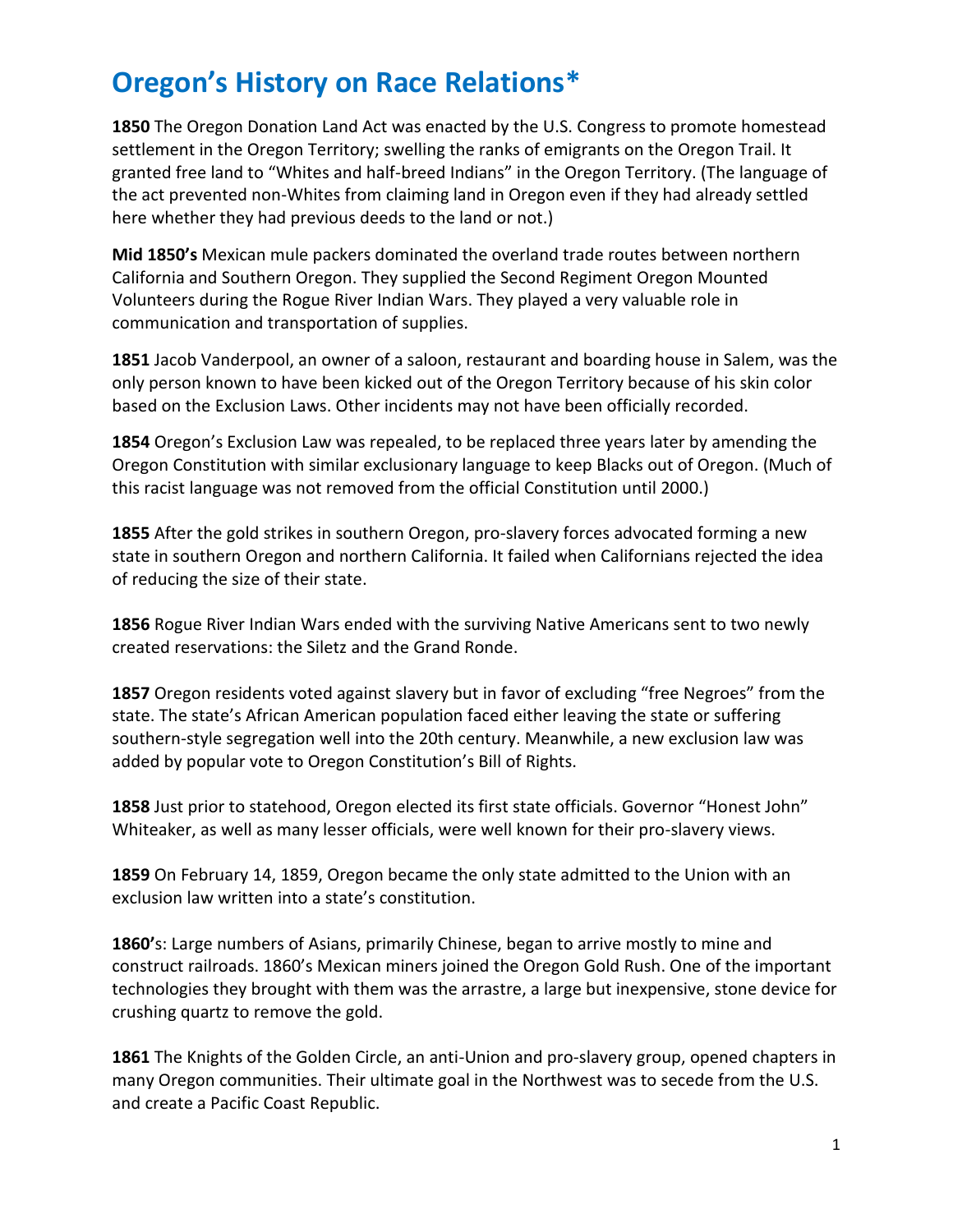**1862** Oregon adopted a law requiring all Blacks, Chinese, Hawaiians (Kanakas), and Mulattos (an archaic term referring to people of mixed ethnic heritage) residing in Oregon to pay an annual tax of \$5. If they could not pay this tax, the law empowered the state to press them into service maintaining state roads for 50 cents a day. Also, interracial marriages were banned in Oregon. It was against the law for whites to marry anyone ¼ or more Black.

**1866** Oregon's citizens did not pass the Fourteenth Amendment, granting citizenship to Blacks. Exclusion Laws were still in effect making it illegal for Blacks to live in Oregon. 1866 Oregon banned all interracial marriages The state's ban on interracial marriages was extended to prevent Whites from marrying anyone who was ¼ or more Chinese, or Hawaiian, and ½ or more Native American. It was previously illegal for Whites and Blacks to marry.

**1867** Even though the total black population in Oregon in the 1860's number 128, Portland assigned black and mulatto children to a segregated school.

**1868** Corvallis College was designated as the Agricultural College of Oregon as part of the Morrill Land-Grant Act of 1862. It became the first state-supported institution of higher education and was charged with training teachers. 1869 Mexican vaqueros drove large herds of cattle from California to eastern Oregon helping to develop the ranching business in that part of the state and therefore settlement. 1869 Oregon's first public high school opened in Portland.

**1872** First tax supported public elementary school program was put in place throughout Oregon. While most Oregonians eventually accepted the idea of tax supported elementary schools, the concept of public high schools was slow to win popular support. Influential people like Harvey Scott, editor of the Portland Oregonian from 1865 – 1910, were firm believers that high schools would serve only as "havens for drones, a luxury certain to undermine self-reliance and individualism." Many influential people believed that higher education in Oregon was needed by the elites only.

**1877** The Nez Perce Tribe clashed with the U.S. Army in their Wallowa homeland in northeast Oregon. Chief Joseph and his people refused to go to a reservation. Instead, Chief Joseph tried to lead 800 of his people to Canada and freedom. Fighting the U.S. Army all along their 1100 mile journey, they were trapped just 40 miles from Canada. After a five-day fight, with only 431 remaining Nez Perce, Chief Joseph made his speech of surrender stating: "From here to where the sun sets, I will fight no more forever."

**1879** Chemawa Indian Boarding School opened in Salem, Oregon as the third such boarding school in the nation. These schools were designed to assimilate Indian children into white culture and teach them vocational skills. Students were prohibited from speaking their tribal languages or practicing any of their traditional customs or culture. (This Indian School still operates in Salem, but without the extreme notions of assimilation of its original intent.)

**1880** By this date, the U.S. government had forced most Indians of the Northwest onto reservations. Boxes contain national events. Compiled by Elaine Rector as part of CFEE (Coaching for Educational Equity) contact elrector@comcast.net (Revised May 16, 2010) 9 1880's Chinese immigrants were driven by mobs out of Oregon City, Mount Tabor and Albina.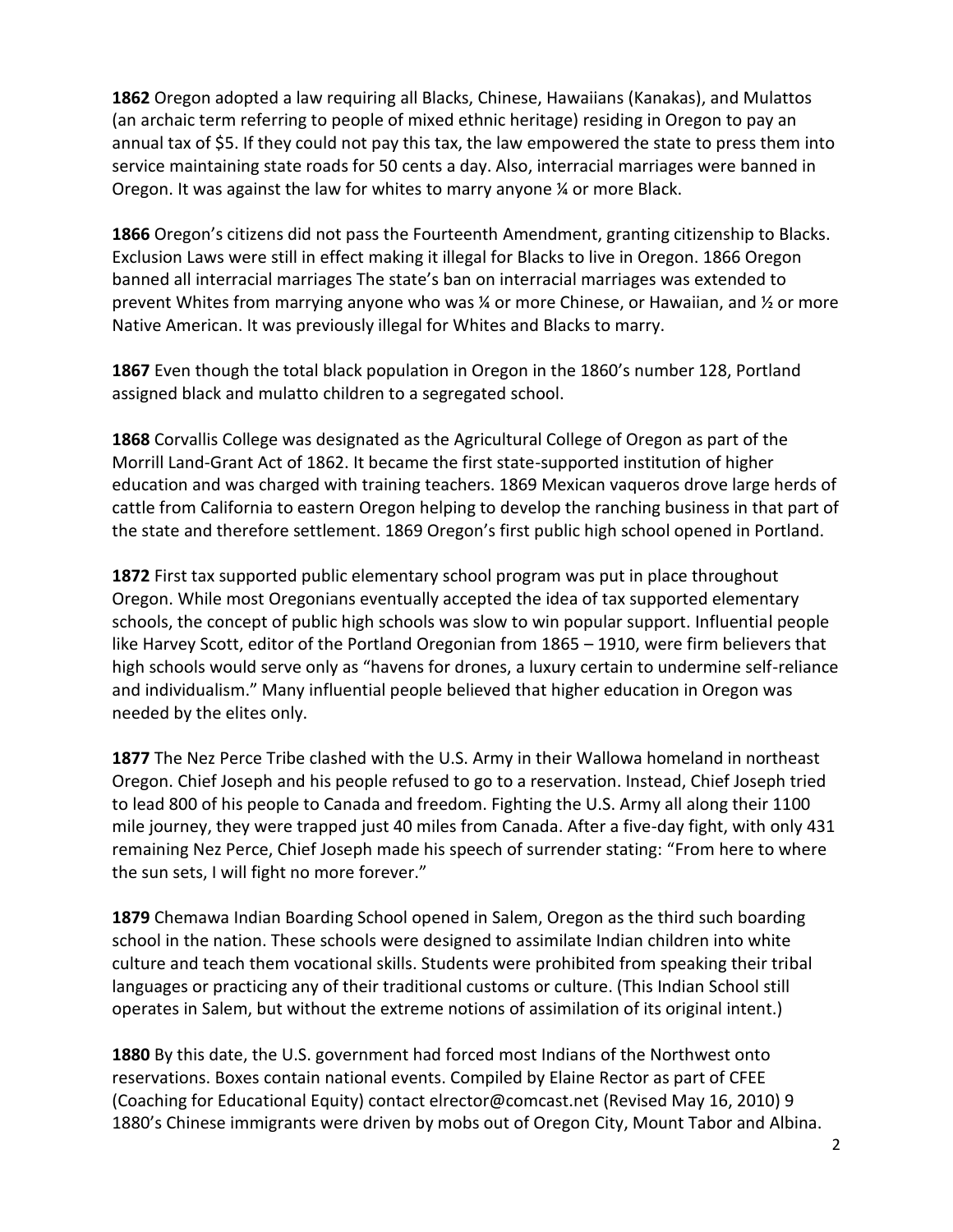**1881** Attempts to establish public funded colleges met with opposition from those who felt that the Willamette Valley's several denominational academies and colleges provided adequate facilities for higher education. The critics seemed justified. Only seven students graduated from the University of Oregon in 1881 and only four in 1885.

**1883** An attempt to amend the Oregon Constitution to remove its ban on black suffrage did not pass. The effort failed despite the fact that the clause in question was rendered moot following the passage of the Fifteenth Amendment to the U.S. Constitution in 1870. (Further attempts to remove this language prohibiting Blacks from voting were unsuccessful in 1895, 1916 and 1927. Many racist and discriminatory sections in the Oregon Constitution were not changed until 2000)

**1884** The Oregon statewide railroad system was completed connecting all regions of the state. Oregon remained relatively isolated until this completion of the railroad network. The Central Pacific's Chinese immigrant workers received \$26-\$35 a month for a 12-hour day, 6-day work week and had to provide their own food and tents. White workers received about \$35 a month and were furnished with food and shelter. Chinese immigrant workers saved as much as \$20 a month which many eventually used to buy land. They earned a reputation as tireless and extraordinarily reliable workers. 12,000 of the Central Pacific railroad's 13,500 employees were Chinese immigrants.

**1888** In a trial in Enterprise, Oregon, three men were acquitted of murder for the massacre of at least 34 Chinese gold miners. The ring-leaders fled the area and were never tried. Unknown is how much gold the gang might have plundered. Rumors put the figure from \$3,000 to more than \$50,000. The trial attracted little attention from the press, and Wallowa County folks swept the sordid saga under the carpet for more than a century. In 1995, a county clerk opened an old safe in the Wallowa County Courthouse and found a long-secreted cache of documents relating to the massacre.

**1890's** Reduction in Chinese immigration contributed to a dramatic increase in Japanese immigrants to Oregon: typically young males arriving without families. They came to work on railroads, in lumber and canning industries and as farm workers. Many restaurants and businesses posted signs reassuring customers that they employed no Asian help.

**1898** Oregon Historical Society formed from an association of early settlers. It was a "cult" of pioneer ancestors. This organization became no less elitist and biased than the Daughters of the American Revolution with an emphasis on proving & preserving pioneer genealogy rather than focusing on research/documentation of a diverse history of Oregon.

**1901** Oregon Legislature created the initial statewide system of high school education.

**1903** The Advocate started as a weekly newspaper for the "intelligent discussion and authentic diffusion of matters appertaining to the colored people, especially of Portland and the State of Oregon." It featured birth and death announcements, society news, and general good news about African Americans. Articles and editorials about segregation, lynching, employment opportunities and other issues helped keep the realities of "Jim Crow" laws and the pressing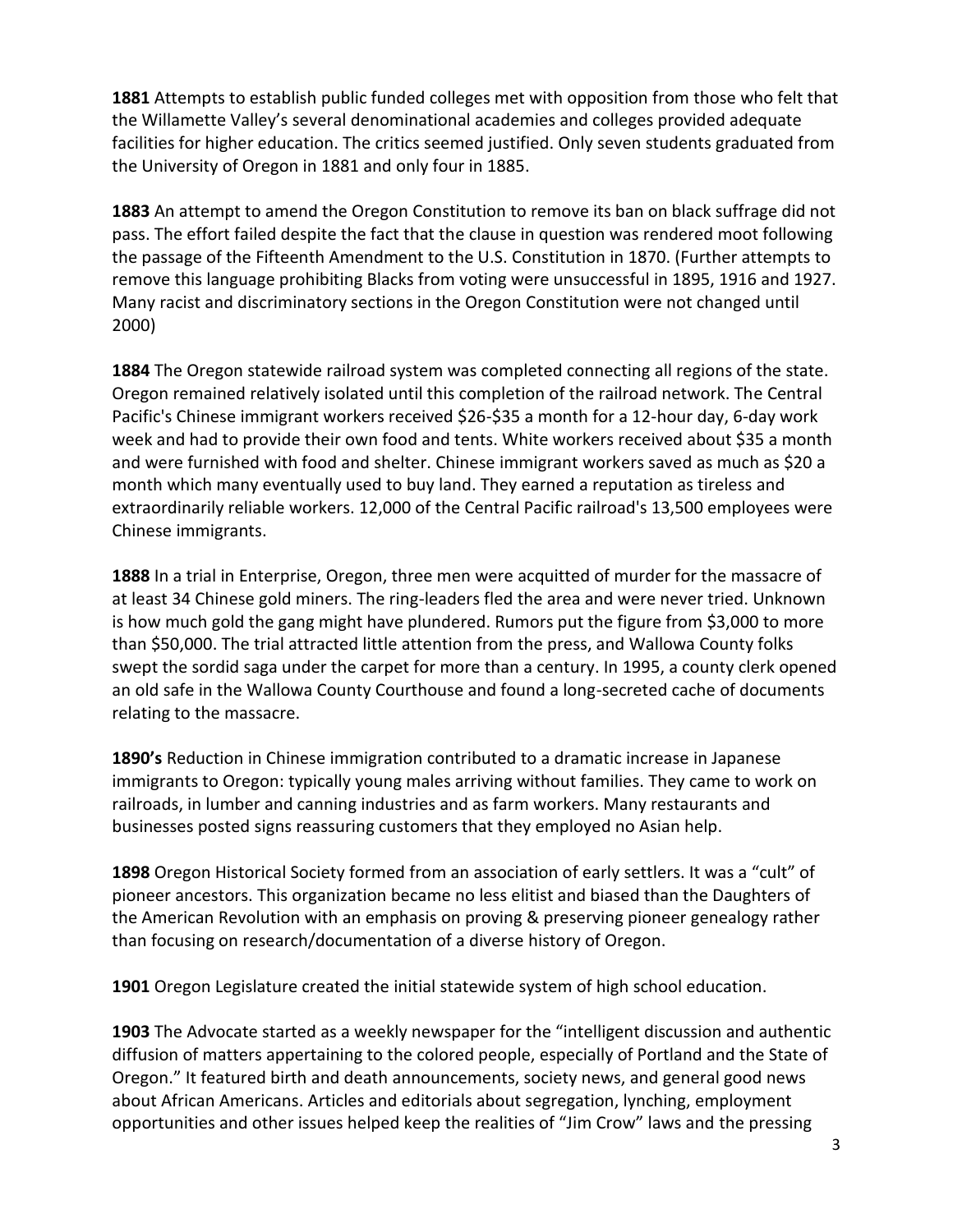need for civil rights on the local, state, and national agenda. The newspaper challenged attempts to deprive black people of their rights, to deny Blacks their humanness, and to degrade their African cultural heritage.

**1904** Oregon law established a minimum school term at 4 months.

**1910**, Oregon ranked seventh among states outside the Southwest with Mexican born migrant workers. Between 1910 – 1925, Mexican workers were contracted to work on sugar beet farms and on railroads. Farm workers marked the first Mexican families to settle permanently in the state. Oregon's agriculture relied on the large numbers of Mexican resident and migrant workers until wide spread mechanization in the 1950's.

**1914** The Portland chapter of the NAACP, the oldest continually chartered chapter west of the Mississippi River, was founded.

**1919** Oregon teacher certification required high school graduation plus 12 weeks of professional training. 1919 Portland Board of Realty approved a "Code of Ethics" prohibiting realtors and bankers from selling property in white neighborhoods to people of color or providing mortgages for such purchases.

**1920's** KKK flourished in Oregon. By the mid 1920's its membership was estimated between 14,000 – 20,000 with numerous sympathizers who were not official members. Oregon's Governor from 1922 – 26, Walter M. Pierce, though not a member, was overtly supported by the Klan and he promoted the Klan's agenda.

**1922** Together with Freemasons, Klansmen spearheaded a drive to outlaw private and parochial schools which they viewed as primary obstacles in their drive for "Americanism." The Klan used an initiative that would require all children Boxes contain national events. Compiled by Elaine Rector as part of CFEE (Coaching for Educational Equity) contact elrector@comcast.net (Revised May 16, 2010) 13 between the ages of eight and eighteen to attend public schools. The rallying cry of its sponsors was "One Flag! One School! One Language!" Oregonians, by a margin of 11,000, voted to make their state the first in the U.S. to mandate a strict uniform school system. In 1924 the federal court in Portland declared this law unconstitutional. In 1925 in Pierce v. Society of Sisters, the U.S. Supreme Court declared it unconstitutional as well.

**1923** The Oregon state legislature, dominated by members of the Klan, passed a number of restrictive laws. The Alien Land Law prevented first generation Japanese Americans from owning or leasing land. The Oregon Business Restriction Law allowed cities to refuse business licenses to first generation Japanese Americans. 1923 An Oregon WWI veteran was denied U.S. citizenship. The U.S. Supreme Court unanimously ruled that Bhagat Singh Thind could not be a naturalized citizen. Anthropologists defined people of India as belonging to the Caucasian race. A previous ruling had affirmed that immigration law referring to "white" meant "Caucasian" as it applied to denying citizenship to light skinned Japanese immigrants. In this case, Justice Sutherland argued that the "common man's" definition of "white" did not correspond to all "Caucasians". Even though Indians were considered "Caucasian" they were not "white".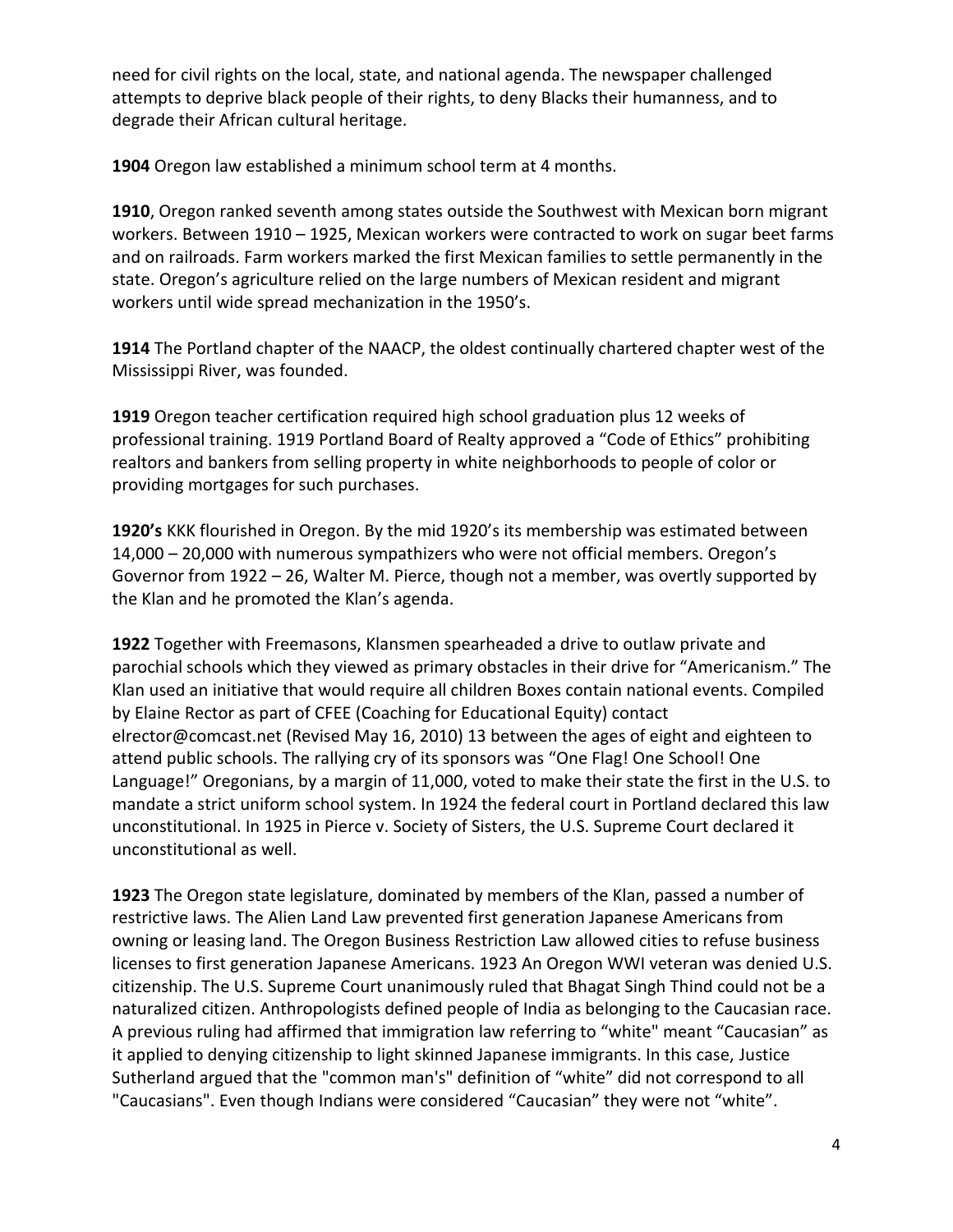Therefore they could not be naturalized. Thus the color of skin became the legal qualification for citizenship.

**1925** Oregon teacher certification was raised to high school graduation plus 36 weeks of professional training.

**1926** Oregon repealed its Exclusion Law, which barred Blacks from the state, by amending the state constitution to remove it from the Bill of Rights.

**1927** the Oregon State Constitution was finally amended to remove a clause denying Blacks the right to vote and eliminating restrictions that discriminated against Blacks and Chinese voters.

**1928** Japanese American Citizens League founded. There are two chapters in Oregon.

**1935** Oregon law officially segregated Mexican students on the basis of being of Indian descent. It made clear to exempt "White Mexicans" those fair-skinned descendents of the Spaniards who do not have "Indian blood".

**1938** Forerunner of community colleges came into being with the formation of the Eugene Technical Vocational School.

**1937-1945** Oregon passed a number of laws restricting Indians, mostly concerning the possession of alcohol.

**1941** Residents of southern Oregon and northern California proposed creation of a new state, Jefferson. A group of young men gained national media attention when, brandishing hunting rifles for dramatic effect, they handed out copies of a Proclamation of Independence. It stated that the state of Jefferson was in "patriotic rebellion against the States of California and Oregon" and would continue to "secede every Thursday until further notice."

**During WWII** Oregon's African-American population grew substantially – in Portland increasing from 2,565 in 1940 to 25,000 in 1944. Over 7,000 "non-white" workers were employed in the Portland shipyards. Although Kaiser had promised good jobs in the shipyards, local unions resisted integration. Many help-wanted notices specified "white only." After pressure from NAACP, the Kaiser Brothers, a federal inspection team and a reprimand from President Roosevelt, the unions compromised. More skilled jobs were opened to Blacks, but only for the duration of the war. Blacks were allowed to work in union controlled shops and paid union dues, but were denied union benefits. To accommodate the influx of workers, a new town was built in the lowland area adjacent to the Columbia River just north of Portland. First called Kaiserville and then Vanport, it was the world's largest housing project with 35,000 residents making it the second largest community in Oregon. With this rise in diversity in populations came signs throughout Portland: 'We Cater to White Trade Only."

**1942** A Japanese submarine shelled Fort Stevens near Astoria. Despite having caused no significant damage, the attack raised awareness of possible future threats. It is the only hostile shelling of a military base on the U.S. mainland during World War II and the first since the War of 1812. Also, a Japanese submarine launched seaplanes that dropped bombs on the southern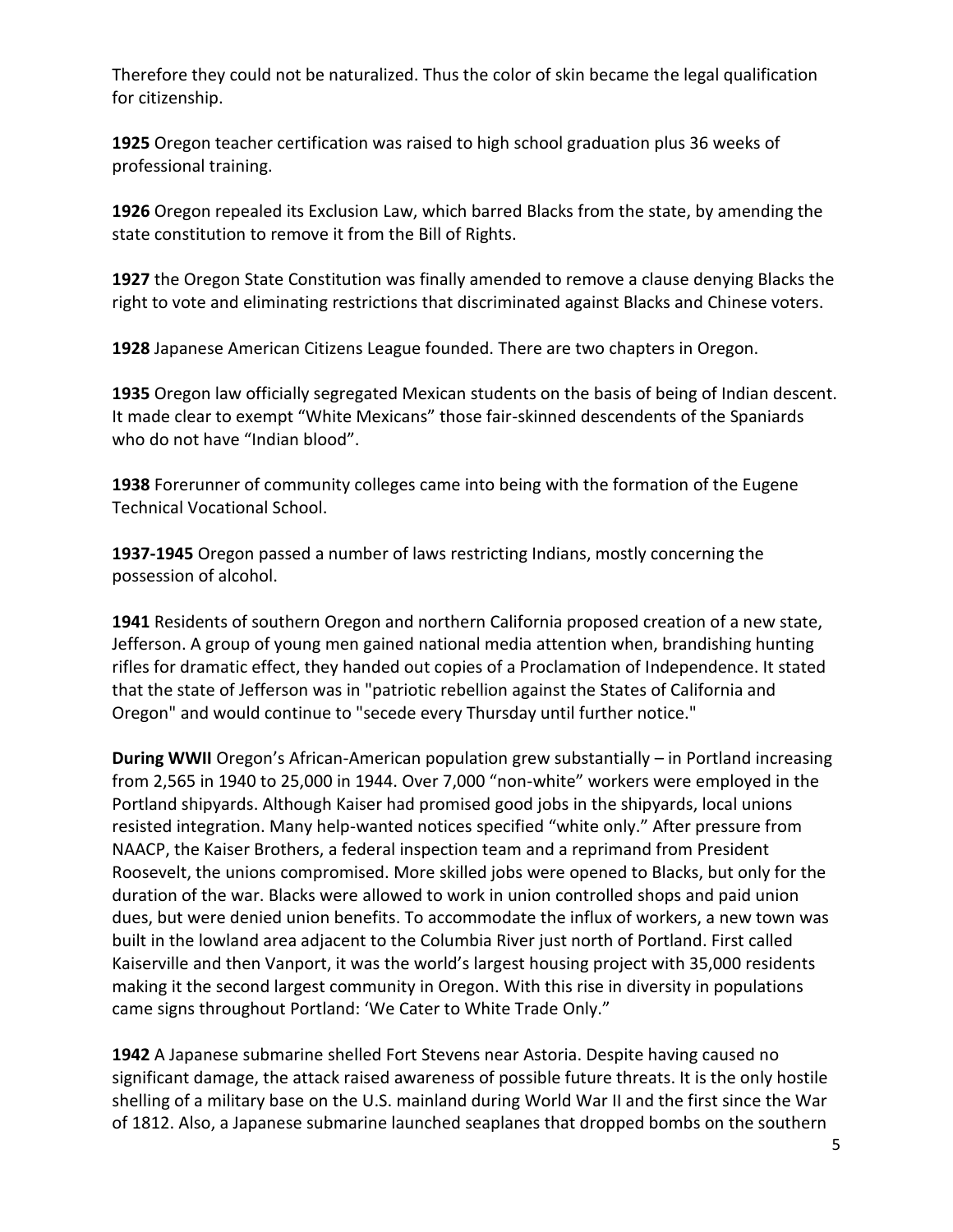Oregon coast. Incendiary (fire) bombs were to cause fires in the thick Siskiyou National Forest. If the trees had been as dry as normal, the Japanese plan might have worked, leaving forest fires to divert hundreds of fire fighters and large amounts of money from the war effort while also triggering panic in Oregon's population. Boxes contain national events. Compiled by Elaine Rector as part of CFEE (Coaching for Educational Equity) contact elrector@comcast.net (Revised May 16, 2010) 15

**1942** After the attack on Pearl Harbor, all persons of Japanese heritage living in the western portion of Oregon (and all western states) were forced to move to camps by the Wartime Civil Control Administration. More than 4,500 Japanese Americans from western Oregon were sent to internment camps: 2/3 were American citizens.

**1943-1947** Large numbers of Mexican laborers under the Mexican Farm Labor Program (MFLP) or Bracero program (referring to brazos, arms of helping hands) came to Oregon. Migrant workers were used throughout the state.

**1944** Balloons launched from Japan and carrying explosive and incendiary bombs drifted on the jet stream to the United States. The goal was to start forest fires and wreak devastation. Oregon alone counted 45 balloon incidents. Balloon bombs caused the only deaths due to enemy action on the U.S. mainland during World War II. On May 5, 1945 a pastor and his wife took five children for a picnic east of Bly. One of the children tried to remove a balloon from a tree and triggered the bomb. The mangled bodies of Elsye and the children were strewn around a crater that was three feet wide and one foot deep. Elsye lived briefly but most of the children died instantly.

**1945** The Oregon House of Representatives passed Joint Memorial No. 9 on February 28, 1945. The statement called on President Roosevelt to prevent the return of Japanese Americans "for the duration of the present war with Japan." The legislators based their request on what they described as "considerable antagonism to such return" to Oregon. It also claimed that the internees would be "safer and cause less civilian disturbance in the relocation centers."

**1945** The former internees who did trickle back to their old homes were often met with open hostility by white neighbors. Some found their homes looted and their orchards vandalized while others endured boycotts of their fruits and vegetables or heard racial slurs or threats. A few were assaulted physically. Along with the many instances of blatant racism, intimidation, and hatred, some Oregonians welcomed and supported the returning Japanese Americans.

**1945** Hood River received national attention when the local American Legion Post removed the names of 16 "Nisei", Japanese American members of the U.S. military from a plaque honoring local members of the armed forces.

**1947** Oregon's Basic School Support Fund was established and a rural school/equalization measure passed which encouraged consolidation and raised standards for Oregon's public schools. 1947 PL – 45, the new Bracero program, called for employers to pay for screening, selection and roundtrip transportation for workers from Mexico to the Northwest – previously paid for by the U.S. government. Northwest growers were shocked at the terms of the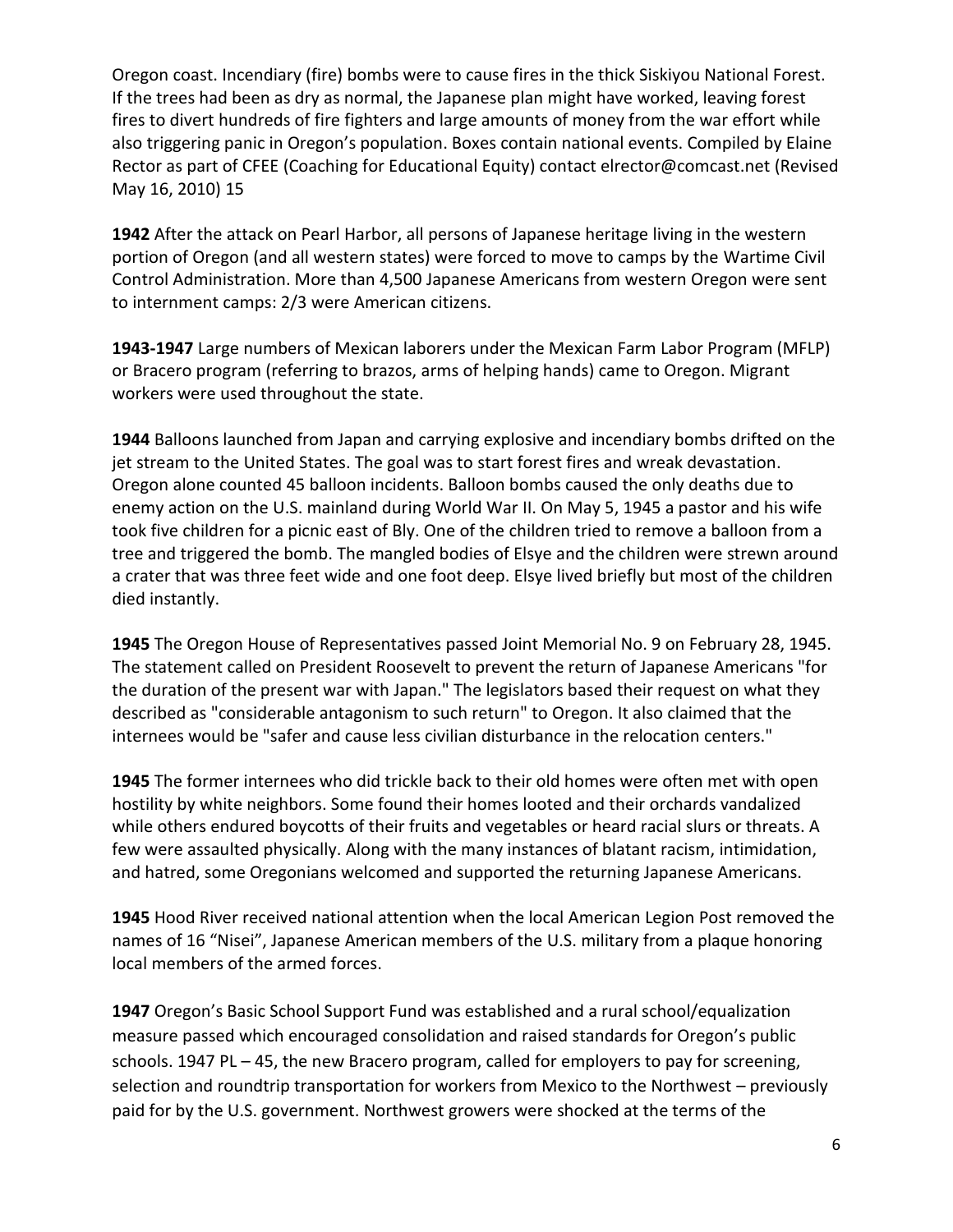agreement. There was growing anti-Mexican sentiment and anxiety about the protests mounted by Braceroes. Therefore, they decided to no longer contract Braceros; ending the program in Oregon.

**1947** The Urban League of Portland took the Housing Authority to task for not enforcing the official federal policy of nondiscrimination in housing. The Housing Authority's local policy was to separate tenants according to race, making it impossible to serve either whites or people of color on a first come, first served basis. Some vacant housing in Vanport and Guilds Lake were unavailable to white people because they were in an area designated for Blacks only. The Urban League's urging had little effect on the Housing Authority actions. The Portland Housing Authority did not integrate its operations until 1950 and even by 1957 was not offering housing to most Blacks.

**1948** On Memorial Day, a Columbia River flood left 39 people dead and obliterated all of Vanport. It had become a declining settlement as war-time workers were replaced and nonwhites were encouraged to leave the area. They were not needed for the war effort. There was no direct action taken by Portland's Housing Authority to resettle flood victims as patterns of segregation were reinforced. Most displaced Blacks were forced to congregate in the Albina section of town or left they Portland area. There were no places to live and no more well paying jobs now that WWII was over.

**1948** Oregon's Constitution was amended to give every voter the right to vote in school elections.

**1948** Oregon realtors followed the "National Realtors Code" (based on an earlier state law) that proclaimed that "a realtor shall never introduce into a neighborhood members of any race or nationality whose presence will be detrimental to property values".

**1949** Fair Employment Act empowered the State Labor Bureau to prevent discrimination in employment. Oregon's Fair Employment Practices Commission created.

**1951** Oregon repealed its law prohibiting interracial marriages.

**1951** Discrimination in vocational schools was banned.

**1952** Hundreds of Oregon Issei, those born in Japan, applied for citizenship after Congress lifted the ban.

**1954** Congress terminated federal aid granted by treaties with 109 tribes, dissolving the Klamath, Grand Ronde and Siletz reservations and sanctioning the selling of their tribal lands.

**1955** Oregon teacher certification raised to four-year college degree. 1957 The mighty and picturesque Celio Falls on the Columbia River east of The Dalles was destroyed with the construction of The Dalles Dam. The falls and a way of life for Indian tribes who had fished there for millennia disappeared. After 11,000 years, the oldest continuously inhabited community in North America ceased to exist.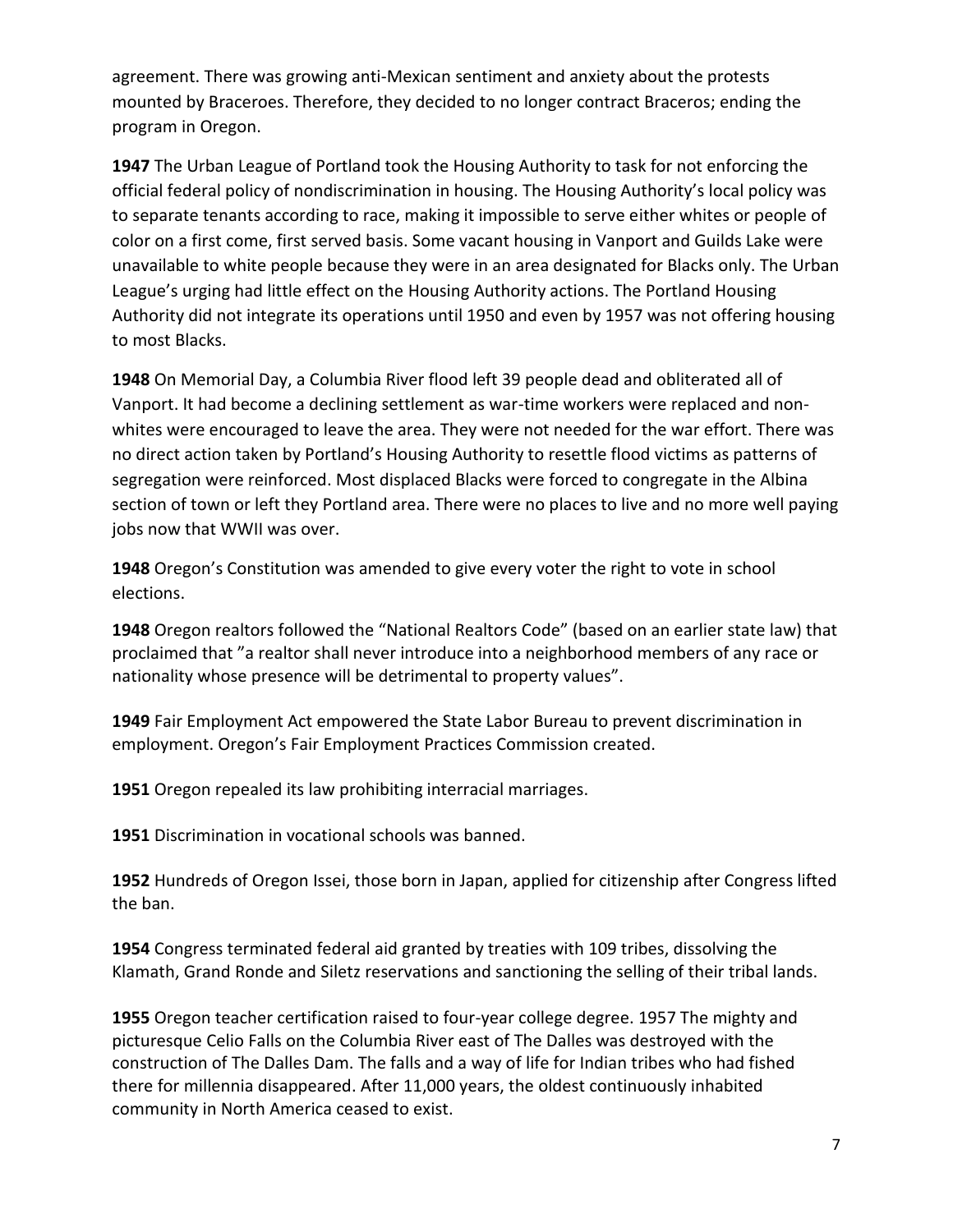**1957** Lawmakers passed the Oregon Fair Housing Act, barring practices that had discriminated against African Americans in buying and renting places to live. This law made it illegal for property owners or their agents receiving any public funding to discriminate "solely because of race, color, religion, or national origin."

**1959** Oregon finally ratified the 15th Amendment to the U.S. Constitution which provided that no government may prevent a citizen from voting based on that citizen's "race, color, or previous condition of servitude" (slavery).

**1962** NAACP charged Portland with having racially segregated schools.

**1964** First Fiesta Mexicana held by the Mexican committee Pro Fiesta Mexicanas in Woodburn.

**1965** Busing of African American students began in Portland as the major means to desegregate schools.

**1967**-69 Racial tensions escalated into riots in Portland's African American communities.

**1970's** saw school populations decline throughout the state leaving far more school facilities than could be fully utilized. Due to the rise of suburbs, these underused facilities were mainly in urban or older areas usually populated by people of color and of lower socio-economic status. Boxes contain national events. Compiled by Elaine Rector as part of CFEE (Coaching for Educational Equity) contact elrector@comcast.net (Revised May 16, 2010) 19

**1970's** Though no current concrete evidence that "Sundown Laws" existed on the statute books has been found in Oregon, there is a rich oral history. It describes signs and attitudes throughout Oregon well into the 1970's that warned Blacks and other People of Color to be out of town by sundown. James Loewen's book, Sundown Towns: A Hidden Dimension of American Racism, documents this practice throughout the United States.

**1971** The Commission for Chicano Affairs established. In 1983 the group was renamed the Governor's Commission on Hispanic Affairs.

**1973** Colegio Cesar Chavez, the first Latino four-year college in the U.S., was created on the former campus of Mt. Angel College in Silverton. It closed in 1983.

**Mid 1970's** Oregon Indian Education Association was formed. OIEA works to update and help implement the Oregon American Indian/Alaska Native Education State Plan. OIEA continues to help to formulate state policy to eliminate stereotypical Native American mascots in Oregon public schools and keep native languages and cultures alive.

**1977** Willamette Valley Immigration Project opened in Portland. It then moved to Woodburn to protect and represent undocumented workers. It was founded in response to an increase in Immigration and Nationalization (INS) raids in Oregon. WVIP provides legal advice and representation to undocumented immigrants.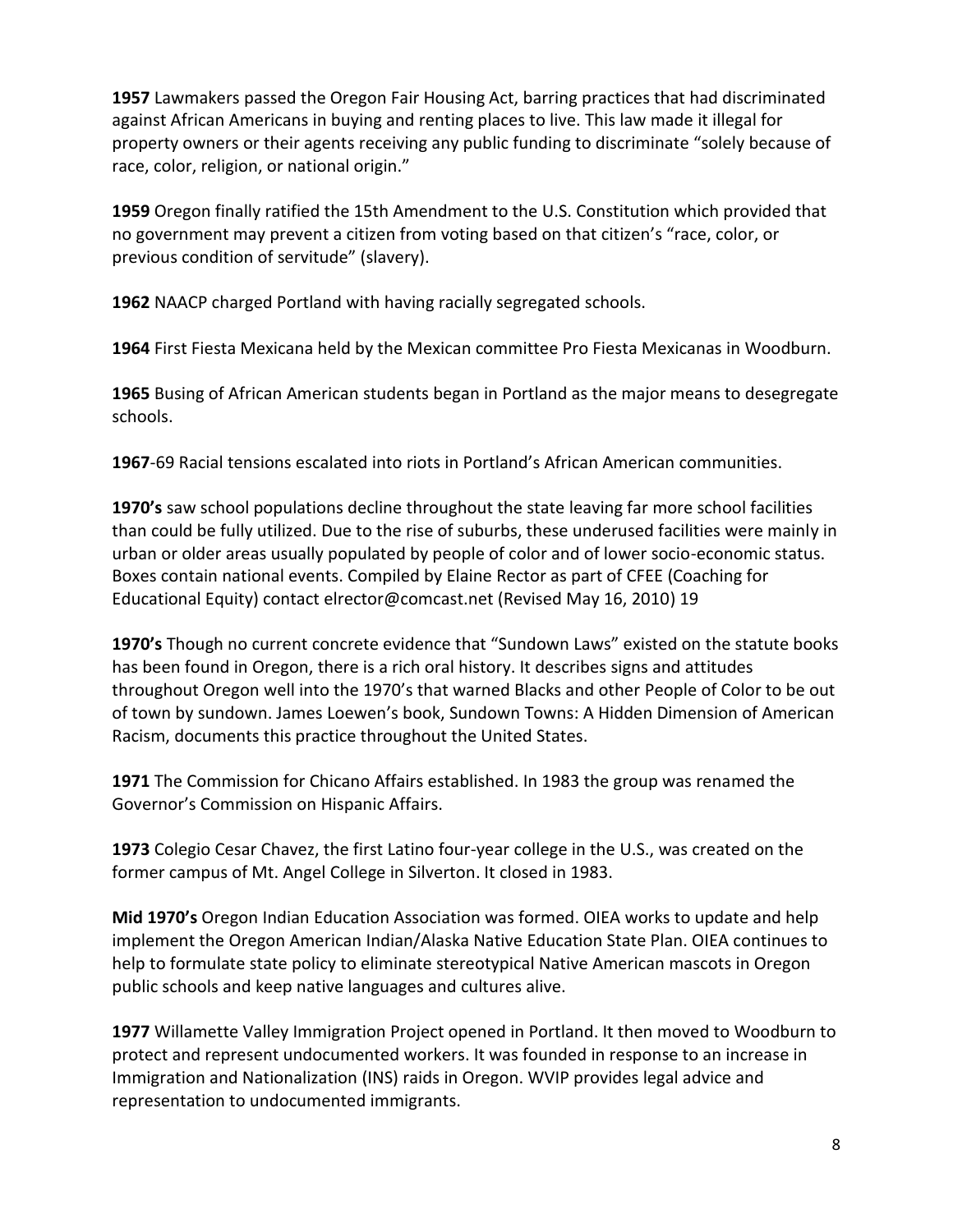**1979** Federal District Court affirmed Klamath Indians' hunting and fishing rights within their former reservation.

**Until 1980**, Portland used what amounted to mandatory busing to "improve" racial balance of public schools. Ron Herndon, & members of the Black United Front, worked to stop busing. The Portland School Board eventually responded with a plan to desegregate schools "voluntarily": by ending forced busing; infusing the city's black schools with extra money and teachers, creating additional "magnet" schools in black neighborhoods and letting black and white students transfer out of their neighborhoods to different schools. For the first time, all students, regardless of race, could attend their neighborhood school or go elsewhere. The idea was to boost the quality of the black schools (to attract white students) and to give black students the choice to move to white schools. It had very limited impact, and Portland schools remained very segregated.

**1981** Two police officers dumped dead opossums at an African American-owned restaurant in Portland. The incident evoked ugly KKK imagery and touched off one of the most contentious disputes between police, city government and the public. As a result a citizen's committee to review police actions in Portland was created.

**1981** El Hispanic News began publication

**1982-84** Congress restored the Cow Creek Band of the Umpqua Tribe, Confederated Tribes of Grand Ronde Indian Community and Confederated Tribes of Coos, Lower Umpqua and Siuslaw Indians to federally recognized status.

**1988** A 28 yearold Ethiopian student and father, Mulugeta Seraw, was fatally beaten in Portland by three racist skinheads.

**1990** Mulugeta Seraw's father and son, represented at no cost by the Southern Poverty Law Center and the AntiDefamation League, successfully filed a civil law suit against the killers and an affiliated organization. They won a civil case against White Aryan Resistance's operator Tom Metzger and his son John Metzger for a total of \$12.5 million. The Metzgers declared bankruptcy, WAR went out of business and Metzger lost his home and went on welfare.

**1990** Oregon voters passed Measure 5, property tax limitations, that capped spending for public schools. The shift was designed to help equalize support of public education throughout the state. However, this change from local school funding caused Oregon's schools to suffer budget reductions despite economic prosperity in the state. No new revenue sources were identified or created to fund schools.

**1990's** Poverty rate increased. Oregon's child poverty rate shot up 25% between 1993 and 1998, so that one in five children in the state was living in poverty.

**1990** In Employment Div., Dept. of Human Resources of Oregon v. Smith, several members of the Native American Church lost their jobs and subsequently were denied unemployment benefits by Oregon because they tested positive at drug screenings after participating in religious use of peyote. The Supreme Court refused them First Amendment protection. Justice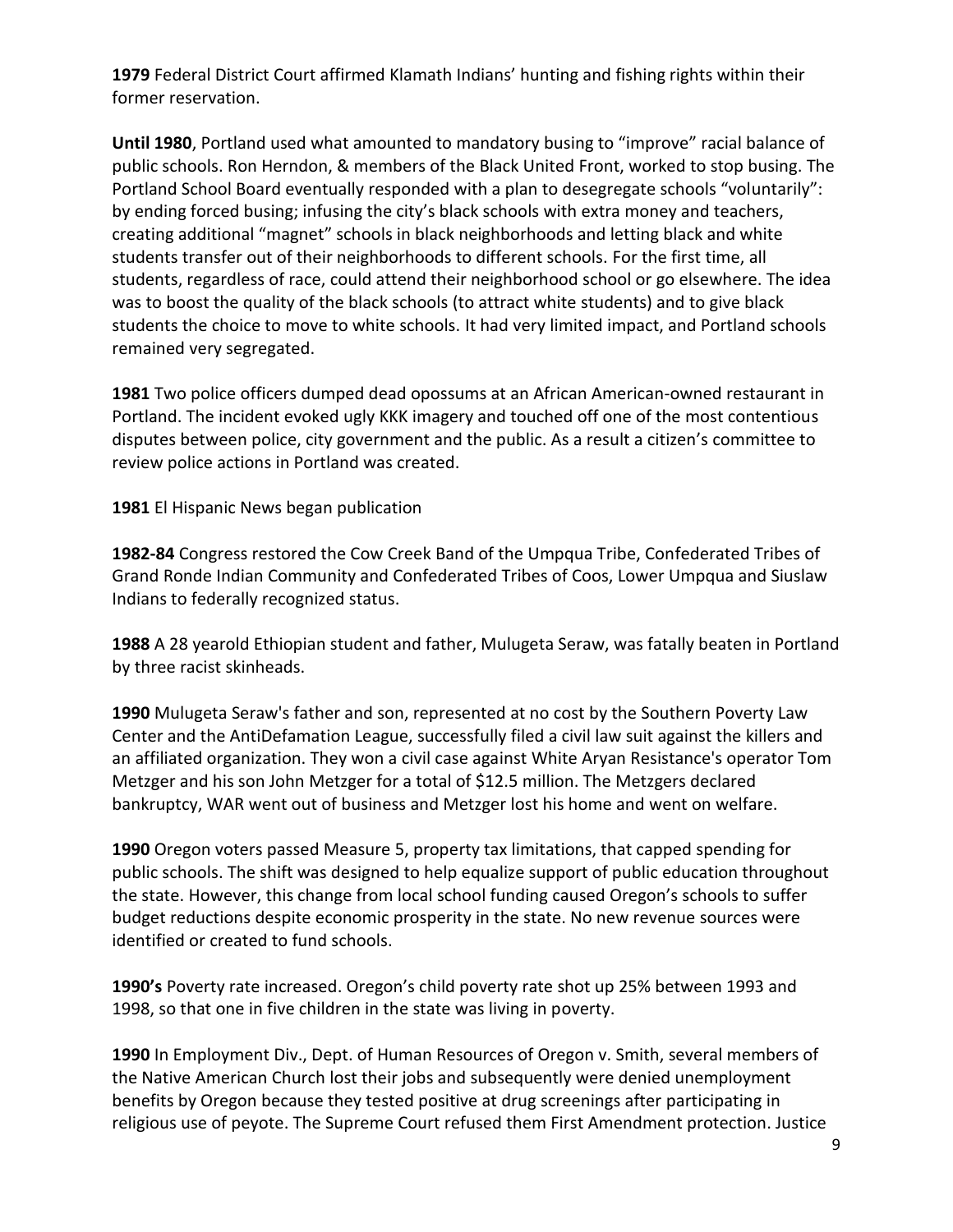O'Connor in the dissenting opinion explained that "the First Amendment was enacted precisely to protect the rights of those whose religious practices are not shared by the majority and may be viewed with hostility."

**1991** Oregon Legislature passed the Minority Teacher Bill setting the goal that by the year 2001 the number of minority teachers and administrators shall be approximately proportionate to the number of minority children enrolled in public schools. This goal was not reached by 2001, nor is it currently the reality for Oregon schools.

**1995** The Chicano/Latino Studies Program was established at Portland State University. 1995 CAUSA, Oregon Immigrant Rights Coalition was formed.

**1996** Oregon's Executive Order 96-30 acknowledged the need for better relationships between state government and federally recognized Indian tribal governments in the state. The Governor created a forum to maximize intergovernmental relations. The forum included an Education Committee.

**1997** Nez Perce Tribe bought 10,000 acres and returned to Wallowa County.

**1999** The Oregon state legislature held a Day of Acknowledgement to recognize the past discrimination earlier legislatures had sanctioned.

**1999** Oregon Legislature passed Senate Bill 103 relating to multicultural education policy for public schools. It called for the development and implementation of guidelines to be developed by the Oregon Department of Education by 2003.

**2000** Oregonians finally voted to remove all racist language from its constitution which still had a clause that read: "No free Negro, or mulatto, not residing in this state at the time of the adoption of this constitution, shall come, reside, or be within this State, or hold any real estate." Though this and other discriminatory language was rendered unenforceable by federal laws and amendments to the U.S. Constitution, it was not until this election that removal of several examples of institutional racism and oppression was taken out of the Oregon Constitution.

**2000**, The Oregonian reported that Ron Herndon arranged a mock casket demonstration in front of the Portland School Board and orchestrated demonstrators shouting: "We're all fired up! Can't take no more! No more promises! No more lies!" The mock coffin symbolized the "death sentence" Portland Public Schools handed to low-income and minority students because of the achievement gap between them and white students in reading, math and writing.

**2004** The Oregon Mexico Education Partnership (OMEP) agreement brought Spanish language content materials to Oregon students to use while they continued to learn English.

**2005** Native Language Preservation and Instruction Partnership was formed through a collaborative effort between Oregon's nine federally-recognized tribes and the Oregon Department of Education to support implementation of endangered American Indian language and culture instruction programs in Oregon schools.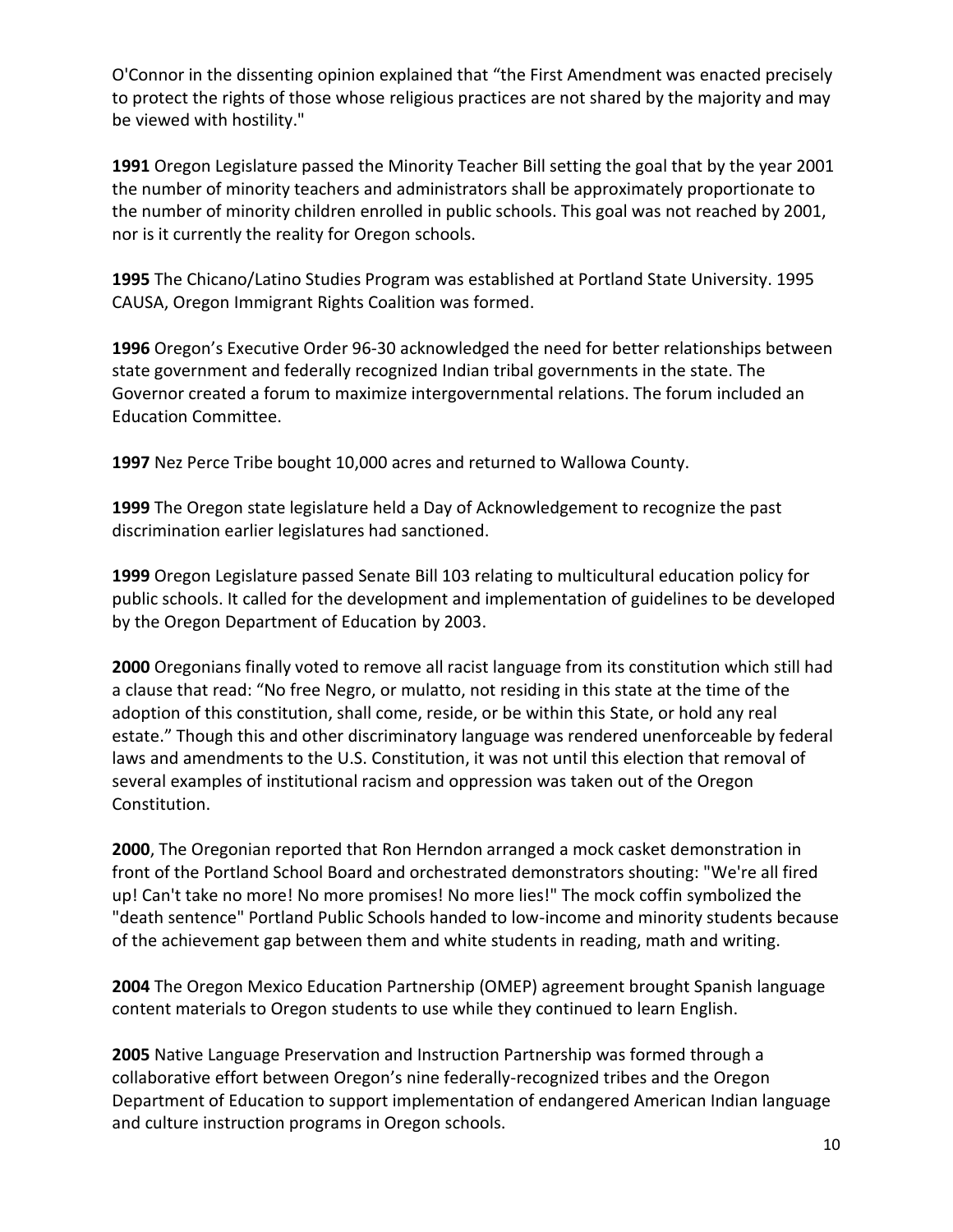**2005** New standards for Oregon administrative licensure were developed to include required demonstration of knowledge, skills and dispositions related to equity and cultural competence.

**2006** Thousands of Latinos and supporters rallied in Portland, Salem and Hood River to protest a federal proposal that would make illegal immigration a felony. 2007 U.S. Immigration and Customs Enforcement (ICE) personnel "raided the offices" of Fresh Del Monte Produce Inc. in Portland. More than 165 detained workers were sent to a processing facility for possible deportation. Staffing at the plant is the responsibility of American Staffing Resources Inc, whose offices were also raided.

**2007** An independent investigation commissioned by the Oregon School Activities Association (OSAA) confirmed that racial slurs and inappropriate actions occurred during and after games at the state basketball tournament between Portland's Roosevelt High and two Eugene schools, Churchill and North Eugene. Students from the three schools met and worked together on reconciliation and understanding in order to create a positive outcome from ugliness.

**2007** In the October 22nd edition of the Daily Barometer , the student-run newspaper of Oregon State University, a front page article showed a photograph of a white student in "blackface". The article encouraged OSU students to "blackout" the football stadium. On November 8th a noose was hanging from a tree outside OSU's Phi Gamma Delta fraternity. The fraternity claimed it originally had a witch hanging from it as part of their Halloween decorations, yet all other Halloween decorations had been removed leaving only the noose hanging from a tree.

**2008** Eugene Oregon's 4J school district announced retooling of its decades-old openenrollment policy because schools there were becoming socioeconomically segregated.

**2008** A family in Medford, Oregon had a cross and the letters KKK burned into their lawn. The man, an immigrant from Jamaica, has lived in Medford with his family since 2000. Medford police consider this incident to be the 5th local "hate crime" this year.

**2008** Effective July 1, 2008, all applicants for new, renewal, or replacement Oregon driver licenses, instruction permits, or identification cards must provide acceptable proof of U.S. citizenship or lawful presence in the country. They are required to share full legal name, identity, date of birth and Social Security number (SSN) at the time of application.

**2008** Oregonians defeated Measure 58 that would have effectively banned all programs that support bilingualism for English language learners. It would have mandated students enroll in (undefined) "English immersion classes" for one to two years. After this time, the student would be prohibited by law from receiving instruction in any other language, regardless of the student's, parent's or teacher's choice. The initiative exempted classes which "teach English speaking students a foreign language," creating the possibility of an alarming inequality in state education policy.

**2008** Four students at George Fox University in Newberg confessed to hanging an effigy of Barack Obama from a tree with a sign saying "Act Six Reject". Act Six is a scholarship and